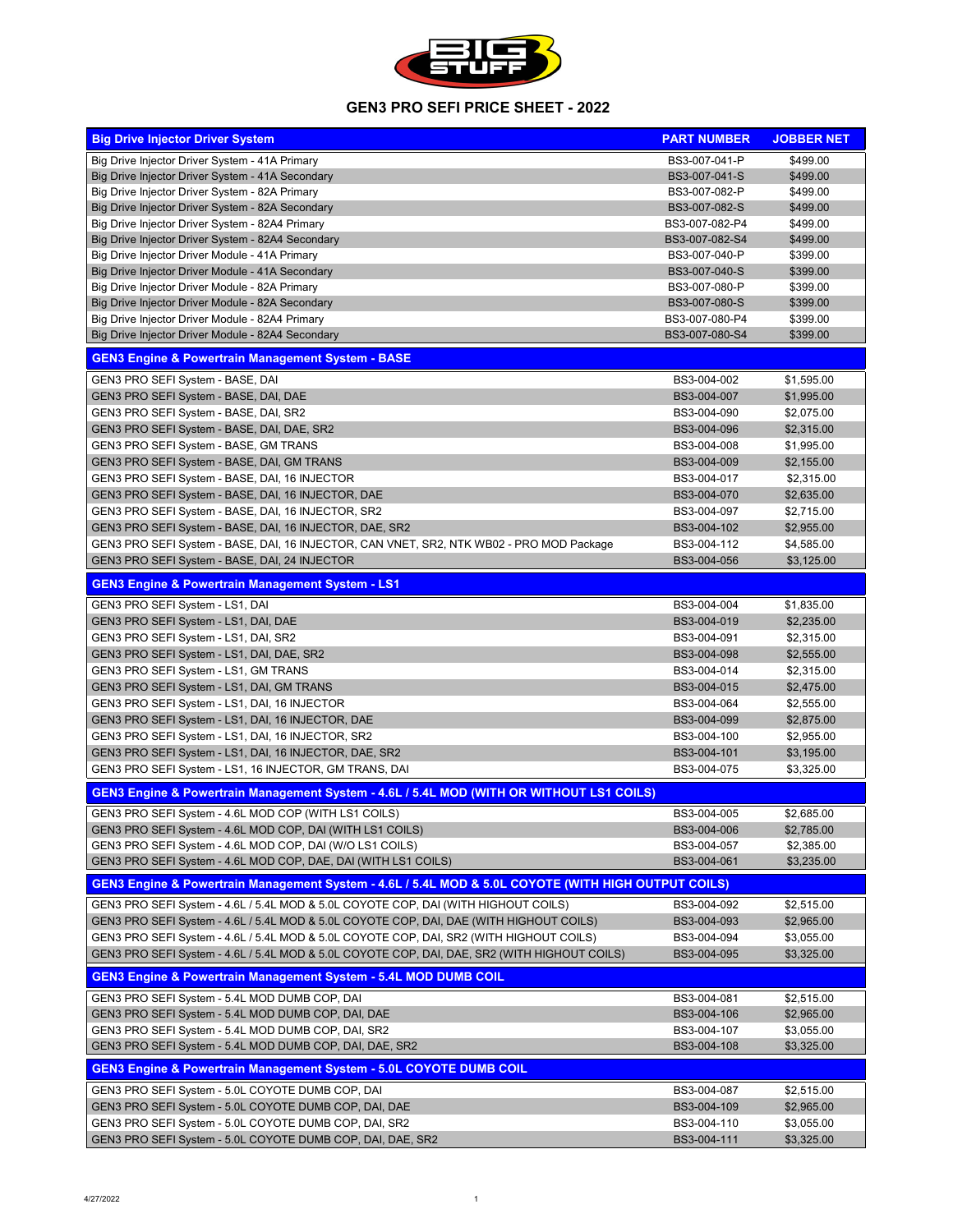

| <b>GEN3 Engine &amp; Powertrain Management System - LS7</b>                            | <b>PART NUMBER</b> | <b>JOBBER NET</b> |
|----------------------------------------------------------------------------------------|--------------------|-------------------|
| <b>GEN3 PRO SEFI System - LS2/7</b>                                                    | BS3-004-066        | \$1,975.00        |
| GEN3 PRO SEFI System - LS2/7, DAI                                                      | BS3-004-068        | \$2,075.00        |
| GEN3 PRO SEFI System - LS2/7, GM TRANS, DAI                                            | BS3-004-073        | \$2,475.00        |
| <b>GEN3 Engine &amp; Powertrain Management System - 6.1L HEMI</b>                      |                    |                   |
| GEN3 PRO SEFI System - 6.1L HEMI, DAI                                                  | BS3-004-079        | \$3,577.00        |
| <b>GEN3 Engine &amp; Powertrain Management System - UNIVERSAL COIL ON PLUG</b>         |                    |                   |
| GEN3 PRO SEFI System - CHEVY UNIVERSAL COP, DAI (WITHOUT LS1 or BS3 HIGH OUTPUT COILS) | BS3-004-083        | \$2,315.00        |
| GEN3 PRO SEFI System - FORD UNIVERSAL COP, DAI (WITHOUT LS1 or BS3 HIGH OUTPUT COILS)  | BS3-004-085        | \$2,315.00        |
| <b>GEN3 Engine &amp; Powertrain Management ECU - BASE</b>                              |                    |                   |
| <b>GEN3 PRO SEFI ECU - BASE</b>                                                        | BS3-004-020        | \$1,485.00        |
| <b>GEN3 PRO SEFI ECU - BASE, DAI</b>                                                   | BS3-004-021        | \$1,685.00        |
| GEN3 PRO SEFI ECU - BASE, DAI, DAE                                                     | BS3-004-026        | \$2,285.00        |
| <b>GEN3 PRO SEFI ECU - BASE, GM TRANS</b>                                              | BS3-004-027        | \$2,285.00        |
| GEN3 PRO SEFI ECU - BASE, GM TRANS, DAI                                                | BS3-004-028        | \$2,485.00        |
| GEN3 PRO SEFI ECU - BASE, 16 INJECTOR, DAI                                             | BS3-004-036        | \$3,085.00        |
| GEN3 PRO SEFI ECU - BASE, 16 INJECTOR, DAE, DAI                                        | BS3-004-069        | \$3,285.00        |
| <b>GEN3 Engine &amp; Powertrain Management ECU - LS1</b>                               |                    |                   |
| <b>GEN3 PRO SEFI ECU - LS1</b>                                                         | BS3-004-022        | \$1,985.00        |
| <b>GEN3 PRO SEFI ECU - LS1, DAI</b>                                                    | BS3-004-023        | \$2,185.00        |
| <b>GEN3 PRO SEFI ECU - LS1, GM TRANS</b>                                               | BS3-004-033        | \$2,485.00        |
| GEN3 PRO SEFI ECU - LS1, GM TRANS, DAI                                                 | BS3-004-034        | \$2,685.00        |
| GEN3 PRO SEFI ECU - LS1, DAE, DAI                                                      | BS3-004-055        | \$2,685.00        |
| GEN3 PRO SEFI ECU - LS1, 16 INJECTOR, DAI                                              | BS3-004-063        | \$3,085.00        |
| GEN3 PRO SEFI ECU - LS1, 16 INJECTOR, GM TRANS, DAI                                    | BS3-004-074        | \$3,585.00        |
| <b>GEN3 Engine &amp; Powertrain Management ECU - 4.6L / 5.4L MOD</b>                   |                    |                   |
| GEN3 PRO SEFI ECU - 4.6L MOD COP                                                       | BS3-004-024        | \$1,985.00        |
| GEN3 PRO SEFI ECU - 4.6L MOD COP, DAI                                                  | BS3-004-025        | \$2,185.00        |
| GEN3 PRO SEFI ECU - 4.6L MOD COP, DAE, DAI (w/ LS1 Coils)                              | BS3-004-062        | \$2,685.00        |
| GEN3 PRO SEFI ECU - 5.4L MOD DUMB COP, DAI                                             | BS3-004-080        | \$2,430.00        |
| <b>GEN3 Engine &amp; Powertrain Management ECU - LS7</b>                               |                    |                   |
| <b>GEN3 PRO SEFI ECU - LS2/7</b>                                                       | BS3-004-065        | \$1,985.00        |
| <b>GEN3 PRO SEFI ECU - LS2/7, DAI</b>                                                  | BS3-004-067        | \$2,185.00        |
| <b>GEN3 Engine &amp; Powertrain Management ECU - 6.1L HEMI</b>                         |                    |                   |
| <b>GEN3 PRO SEFI ECU - 6.1L HEMI, DAI</b>                                              | BS3-004-078        | \$2,430.00        |
| <b>GEN3 Engine &amp; Powertrain Management ECU System - BASE</b>                       |                    |                   |
| <b>GEN3 PRO SEFI ECU System - BASE</b>                                                 | BS3-004-039        | \$1,631.00        |
| <b>GEN3 PRO SEFI ECU System - BASE, DAI</b>                                            | BS3-004-040        | \$1,831.00        |
| GEN3 PRO SEFI ECU System - BASE, DAE, DAI                                              | BS3-004-045        | \$2,430.00        |
| <b>GEN3 PRO SEFI ECU System - BASE, GM TRANS</b>                                       | BS3-004-046        | \$2,430.00        |
| GEN3 PRO SEFI ECU System - BASE, GM TRANS, DAI                                         | BS3-004-047        | \$2,630.00        |
| <b>GEN3 Engine &amp; Powertrain Management ECU System - LS1</b>                        |                    |                   |
| <b>GEN3 PRO SEFI ECU System - LS1</b>                                                  | BS3-004-041        | \$2,130.00        |
| <b>GEN3 PRO SEFI ECU System - LS1, DAI</b>                                             | BS3-004-042        | \$2,330.00        |
| GEN3 PRO SEFI ECU System - LS1, GM TRANS                                               | BS3-004-052        | \$2,630.00        |
| GEN3 PRO SEFI ECU System - LS1, GM TRANS, DAI                                          | BS3-004-053        | \$2,830.00        |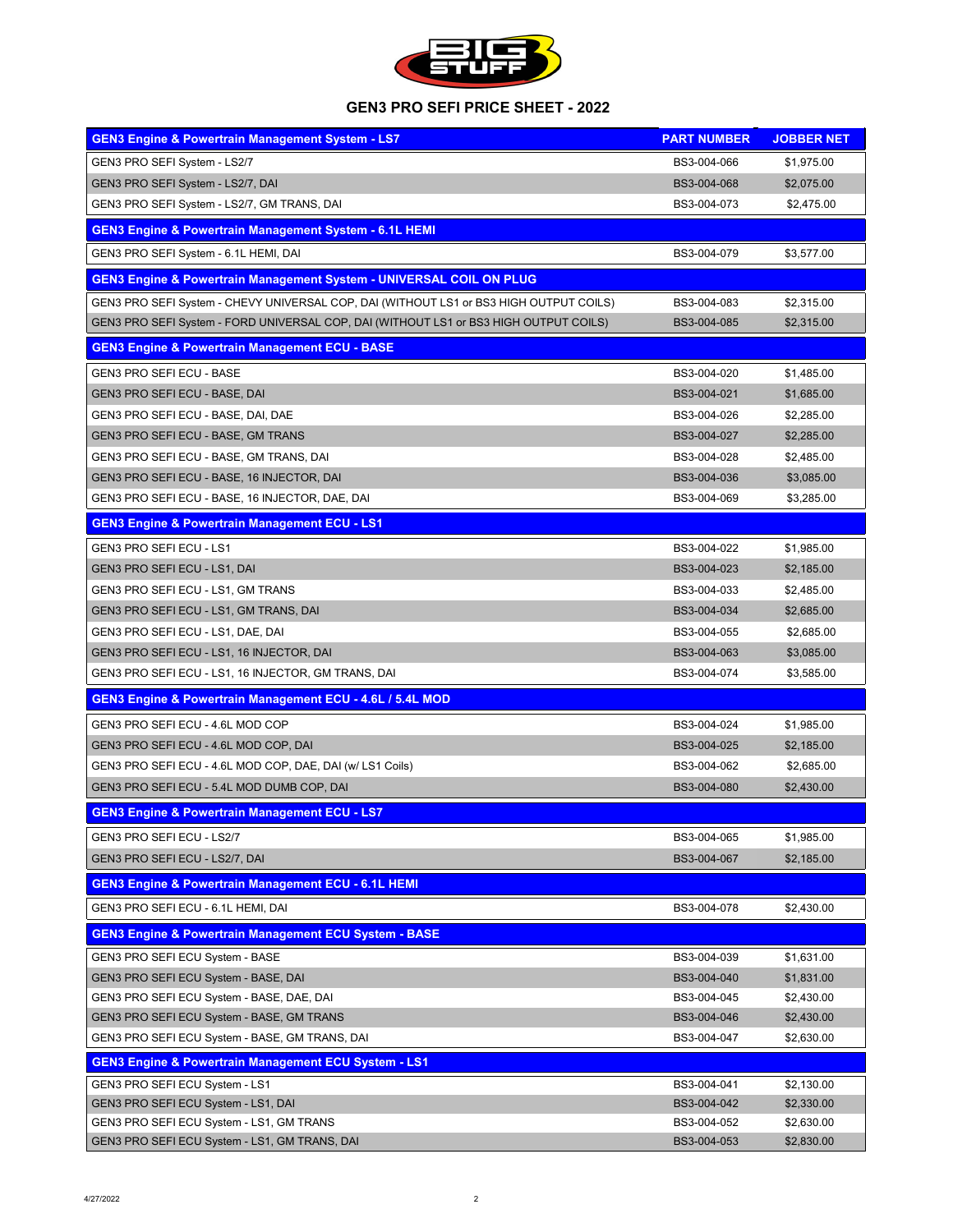

| <b>GEN3 Engine &amp; Powertrain Management System - Standard Upgrade Options</b>          | <b>PART NUMBER</b> | <b>JOBBER NET</b> |
|-------------------------------------------------------------------------------------------|--------------------|-------------------|
| <b>GEN3 PRO SEFI - DAI Upgrade</b>                                                        | BS3-005-001        | \$135.00          |
| GEN3 PRO SEFI - CAN INTERFACE TO RACEPAK HUD Upgrade (UDX)                                | BS3-005-002-UDX    | \$345.00          |
| GEN3 PRO SEFI - CAN INTERFACE TO RACEPAK HUD Upgrade (VNET)                               | BS3-005-002-VNT    | \$345.00          |
| <b>GEN3 PRO SEFI - BAROMETER COMPENSATION Upgrade</b>                                     | BS3-005-003        | \$195.00          |
| GEN3 PRO SEFI - 8 INJECTOR to 16 INJECTOR Upgrade                                         | BS3-005-005        | \$855.00          |
| <b>GEN3 PRO SEFI - GM TRANS Upgrade</b>                                                   | BS3-005-006        | \$540.00          |
| GEN3 PRO SEFI - 16 INJECTOR to 24 INJECTOR Upgrade                                        | BS3-005-007        | \$1,080.00        |
| <b>GEN3 PRO SEFI - NTK WB02 for Methanol Upgrade</b>                                      | BS3-005-017        | \$1,800.00        |
| <b>GEN3 PRO SEFI - DAE Upgrade</b>                                                        | BS3-005-018        | \$495.00          |
| GEN3 PRO SEFI - DAE2 Upgrade (without adding 60-way header)                               | BS3-005-026        | \$405.00          |
| GEN3 PRO SEFI - DAE2 Upgrade (with adding 60-way header)                                  | BS3-005-027        | \$450.00          |
| GEN3 PRO SEFI - E10-E85 Upgrade without GM Flex-Fuel Sensor                               | BS3-005-032        | \$360.00          |
| GEN3 PRO SEFI - E10-E85 Upgrade with GM Flex-Fuel Sensor                                  | BS3-005-033        | \$900.00          |
| <b>GEN3 PRO SEFI - Distributor based 2-Step Upgrade</b>                                   | BS3-005-034        | \$405.00          |
| GEN3 PRO SEFI - Distributor based 2 & 3-Step Upgrade                                      | BS3-005-035        | \$495.00          |
| GEN3 PRO SEFI - Distributor based 2-Step to 3-Step Upgrade (Existing 2-STEP)              | BS3-005-036        | \$90.00           |
| <b>GEN3 PRO SEFI - Magneto Upgrade</b>                                                    | BS3-005-037        | \$135.00          |
| GEN3 PRO SEFI - External Crank Trigger Upgrade for C.O.P. Systems                         | BS3-005-041        | \$180.00          |
| GEN3 PRO SEFI - C.O.P. based 2 & 3-Step Upgrade                                           | BS3-005-050        | \$270.00          |
| GEN3 PRO SEFI - DAE & SR2 Upgrade                                                         | BS3-005-052        | \$855.00          |
| <b>GEN3 Engine &amp; Powertrain Management System - ETM Upgrade Options</b>               |                    |                   |
| GEN3 PRO SEFI - Distributor based 2 & 3-Step with ETM Upgrade                             | BS3-005-008        | \$675.00          |
| GEN3 PRO SEFI - C.O.P. based 2 & 3-Step with ETM Upgrade                                  | BS3-005-009        | \$495.00          |
| GEN3 PRO SEFI - Distributor based 2-Step with ETM & DAE Upgrades                          | BS3-005-010        | \$900.00          |
| GEN3 PRO SEFI - Distributor based 2-Step with ETM & TRANS Upgrades                        | BS3-005-011        | \$1,080.00        |
| GEN3 PRO SEFI - Distributor based 2-Step with ETM Upgrade (Existing DAE or TRANS systems) | BS3-005-012        | \$540.00          |
| GEN3 PRO SEFI - C.O.P. based 2-Step with ETM & DAE Upgrades                               | BS3-005-013        | \$765.00          |
| GEN3 PRO SEFI - C.O.P. based 2-Step with ETM & TRANS Upgrades                             | BS3-005-014        | \$995.00          |
| GEN3 PRO SEFI - C.O.P. based 2-Step with ETM Upgrade (Existing DAE or TRANS systems)      | BS3-005-015        | \$450.00          |
| GEN3 PRO SEFI - 2-Step to 3-Step with ETM Upgrade                                         | BS3-005-016        | \$90.00           |
|                                                                                           |                    |                   |

#### **GEN3 Engine & Powertrain Management System - 1st Gear Spark Retard & Spark Retard (SR<sup>2</sup> ) & ETM Upgrade Options**

| GEN3 PRO SEFI - Distributor based SR <sup>2</sup> Upgrade                                                       | BS3-005-028 | \$585.00 |
|-----------------------------------------------------------------------------------------------------------------|-------------|----------|
| GEN3 PRO SEFI - Distributor based SR <sup>2</sup> Upgrade (Existing DAE or TRANS systems)                       | BS3-005-039 | \$405.00 |
| GEN3 PRO SEFI - Distributor based 2 & 3-Step with SR <sup>2</sup> & ETM Upgrade (Existing DAE or TRANS systems) | BS3-005-040 | \$720.00 |
| GEN3 PRO SEFI - Distributor based 2 & 3-Step with $SR^2$ & ETM Upgrade                                          | BS3-005-029 | \$900.00 |
| GEN3 PRO SEFI - Distributor based ETM to SR <sup>2</sup> Upgrade (Existing ETM systems)                         | BS3-005-031 | \$270.00 |
| GEN3 PRO SEFI - Distributor based 2 & 3-Step Upgrade (Existing SR <sup>2</sup> systems)                         | BS3-005-038 | \$360.00 |
| GEN3 PRO SEFI - C.O.P. based 2 & 3-Step with SR <sup>2</sup> Upgrade                                            | BS3-005-046 | \$495.00 |
| GEN3 PRO SEFI - C.O.P. based 2 & 3-Step with SR <sup>2</sup> Upgrade (Existing DAE or TRANS systems)            | BS3-005-047 | \$450.00 |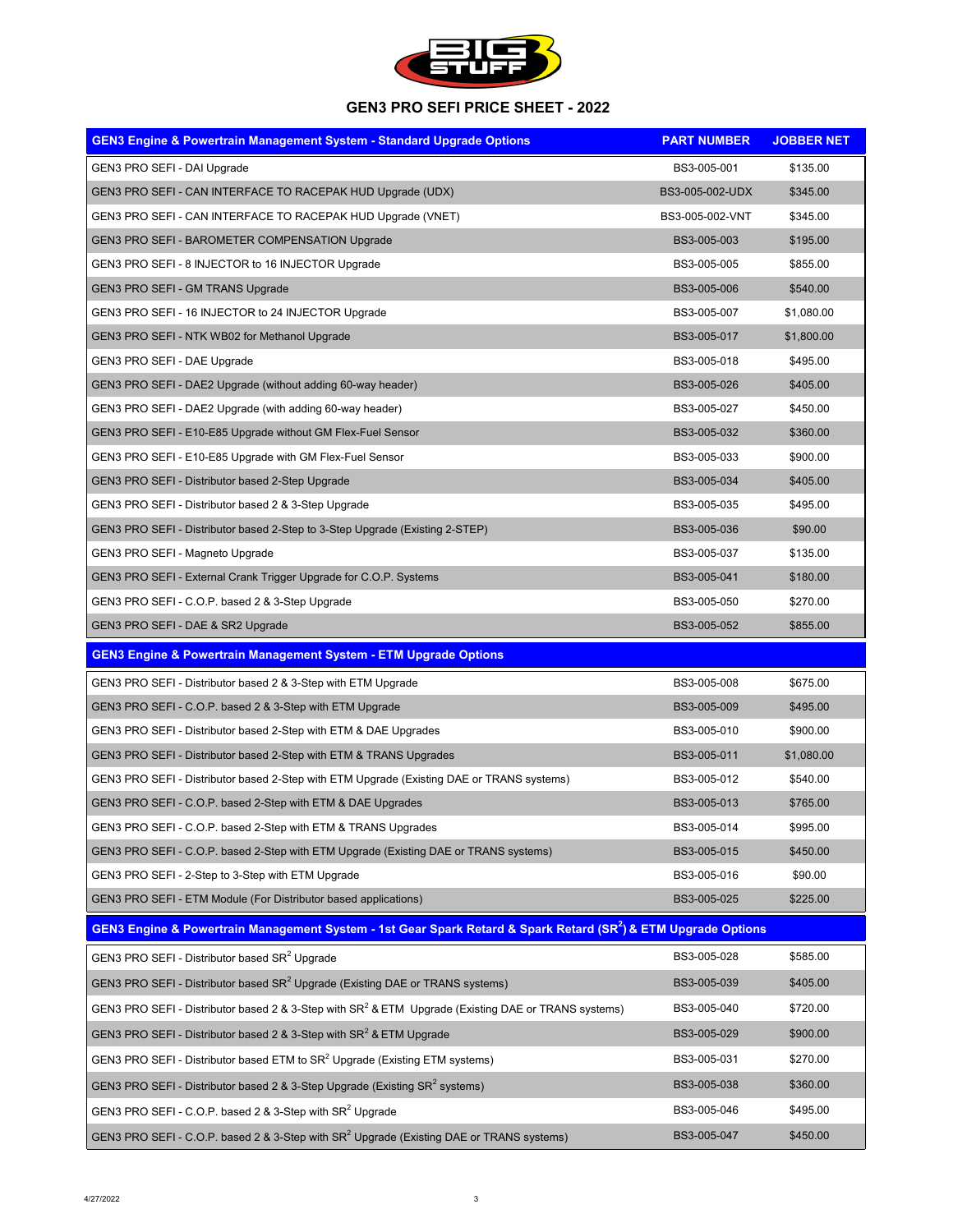

| <b>GEN3 Engine &amp; Powertrain Management System - EGT Upgrade Options</b>            | <b>PART NUMBER</b> | <b>JOBBER NET</b> |
|----------------------------------------------------------------------------------------|--------------------|-------------------|
| GEN3 PRO SEFI - CAN EGT Upgrade (Existing DAE, CAN UDX & Racepak EGT Modules)          | BS3-005-019        | \$135.00          |
| GEN3 PRO SEFI - CAN EGT & CAN UDX Upgrade Package (Existing DAE & Racepak EGT Modules) | BS3-005-020        | \$480.00          |
| <b>GEN3 Engine &amp; Powertrain Management System - NOS Upgrade Options</b>            |                    |                   |
| GEN3 PRO SEFI - 4-Stage NOS, Internal Triggers Upgrade (without adding 60-way header)  | BS3-005-042        | \$315.00          |
| GEN3 PRO SEFI - 4-Stage NOS, Internal Triggers Upgrade (with adding 60-way header)     | BS3-005-043        | \$360.00          |
| GEN3 PRO SEFI - 4-Stage NOS, External Triggers Upgrade (without adding 60-way header)  | BS3-005-044        | \$315.00          |
| GEN3 PRO SEFI - 4-Stage NOS, External Triggers Upgrade (with adding 60-way header)     | BS3-005-045        | \$360.00          |
| <b>GEN3 Engine &amp; Powertrain Management System - BOOST Control Upgrade Options</b>  |                    |                   |
| GEN3 PRO SEFI - Boost Control Upgrade without CO2 Boost Valves                         | BS3-005-048        | \$535.00          |
| GEN3 PRO SEFI - Boost Control Upgrade with (2) CO2 Boost Valves                        | BS3-005-049        | \$625.00          |
| <b>GEN3 Engine &amp; Powertrain Management System - Wire Harnesses</b>                 |                    |                   |
| <b>BIGLOG AFRM MWH - Single WB02</b>                                                   | BS3-006-001        | \$237.25          |
| <b>BIG COMM Cable, 5-ft</b>                                                            | JMI-006-007        | \$69.00           |
| <b>BIG COMM Cable, 25-ft</b>                                                           | JMI-006-008        | \$215.00          |
| <b>GEN3 PRO SEFI MWH - BASE</b>                                                        | BS3-006-002        | \$575.00          |
| <b>GEN3 PRO SEFI IWH - UNIVERSAL</b>                                                   | JMI-006-015        | \$115.00          |
| <b>GEN3 PRO SEFI MWH - LS1</b>                                                         | BS3-006-003        | \$685.00          |
| GEN3 PRO SEFI MWH - 4L60E/4L80E TRANS                                                  | BS3-006-004        | \$274.00          |
| <b>GEN3 PRO SEFI MWH - DAE</b>                                                         | BS3-006-005        | \$257.00          |
| <b>GEN3 PRO SEFI MWH - 16 INJECTOR</b>                                                 | BS3-006-007        | \$131.00          |
| <b>GEN3 PRO SEFI MWH - SECONDARY WB02</b>                                              | BS3-006-010        | \$325.00          |
| GEN3 PRO SEFI MWH - 4.6L MOD                                                           | BS3-006-011        | \$708.00          |
| <b>GEN3 PRO SEFI MWH - LS2/7</b>                                                       | BS3-006-012        | \$693.00          |
| <b>GEN3 PRO SEFI IWH - LS2/7</b>                                                       | JMI-006-035        | \$135.00          |
| GEN3 PRO SEFI MWH - LS1/MOD COIL-ON-PLUG HARNESS                                       | JMI-006-045        | \$80.00           |
| GEN3 PRO SEFI MWH - 24 INJECTOR                                                        | BS3-006-013        | \$92.13           |
| GEN3 PRO SEFI MWH - 3 STEP / ETM                                                       | BS3-006-014        | \$85.23           |
| GEN3 PRO SEFI MWH - HIGH OUTPUT COIL-ON-PLUG HARNESS                                   | JMI-006-043        | \$109.00          |
| <b>GEN3 PRO SEFI MWH - NTK WB02</b>                                                    | BS3-006-015        | \$325.00          |
| <b>GEN3 PRO SEFI MWH - DAE2</b>                                                        | BS3-006-016        | \$120.00          |
| GEN3 PRO SEFI MWH - UNIVERSAL COIL-ON-PLUG, CHEVY                                      | BS3-006-017        | \$695.00          |
| GEN3 PRO SEFI MWH - UNIVERSAL COIL-ON-PLUG, FORD                                       | BS3-006-018        | \$695.00          |
| <b>GEN3 PRO SEFI MWH - 6.1L HEMI</b>                                                   | BS3-006-019        | \$625.00          |
| GEN3 PRO SEFI MWH - 6.1L HEMI COIL-ON-PLUG HARNESS                                     | JMI-006-046        | \$285.00          |
| <b>Connector / Terminal Kits</b>                                                       |                    |                   |
| GEN3 (2) 30-WAY Connector/Terminal kit                                                 | JMI-006-022        | \$38.50           |
| GEN3 (1) 30-WAY (A-K) Connector/Terminal kit                                           | JMI-006-023        | \$21.55           |
| GEN3 (1) 30-WAY (L-Y) Connector/Terminal kit                                           | JMI-006-024        | \$21.55           |
| <b>GEN3 IPU Connector/Terminal kit</b>                                                 | JMI-006-025        | \$5.54            |
| <b>GEN3 DAI Connector/Terminal kit</b>                                                 | JMI-006-026        | \$2.53            |
| <b>BOSCH WB02 Connector/Terminal kit</b>                                               | JMI-006-027        | \$9.12            |
| <b>GEN3 MOD COP Crank &amp; CAM Connector/Terminal kit</b>                             | JMI-006-038        | \$5.88            |